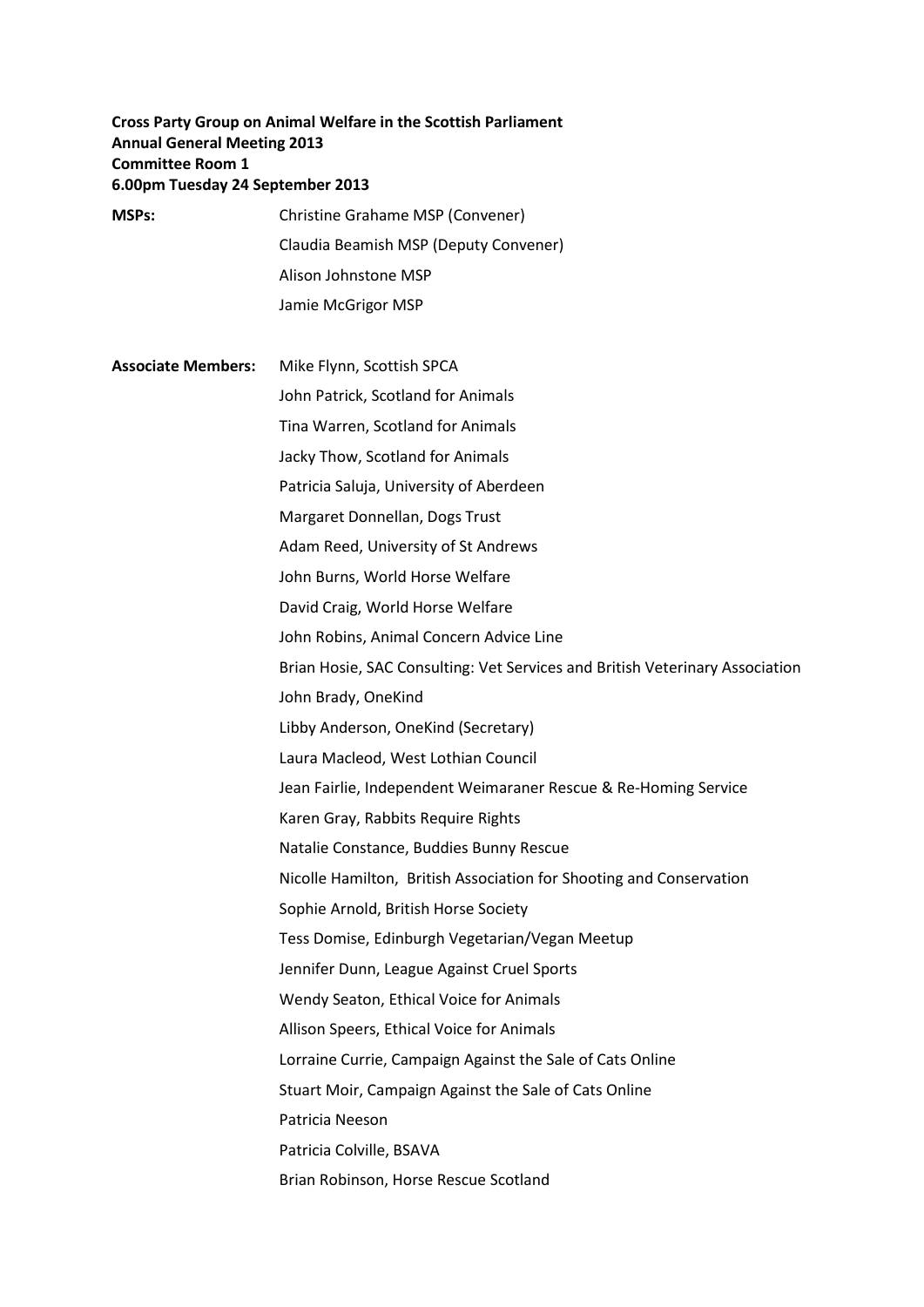Fraser Henderson, Glo-Wild David Cochrane, Cats Protection

- **In attendance:** Jim Wilson, Scottish Government Justice Department Charlotte Hay, University of Leicester, Politics Department
- **Apologies:** George Leslie, Canine Concern Scotland Trust Victoria Brown, The Kennel Club Denis Hearsum, Perth and Kinross Council Jamie Stewart, Scottish Countryside Alliance Mauvis Gore, Marine Rescue International Tracy Shiells, Cats Protection Jacqui Cuff, Cats Protection Morton Houston, COSLA Animal Health and Welfare David Craig, World Horse Welfare Helene Mauchlen, British Horse Society Edna Elliot McColl Andrew Blake, West Lothian Council Alan Morrison, Argyll and Bute Council Charlie Everitt, National Wildlife Crime Unit

## **1. Recording of meeting**

The Convener ruled that it was not permitted to record the meeting.

## **2. Introductions**

All present were introduced and apologies noted.

## **3. Emergency Resolution**

The Convener and vice-Conveners explained their reasons for tabling an Emergency Resolution suspending the membership of Scotland for Animals for one year.

The Secretary explained the effect of an email circulated by Scotland for Animals and a Resolution tabled by them.

Scotland for Animals opposed the Emergency Resolution and maintained that their email message had been proper.

Votes on the Emergency Resolution were recorded as follows: For 14, against 5, abstentions 5.

Scotland for Animals, Ethical Voice for Animals and Edinburgh Vegetarian/Vegan Meetup left the meeting.

## **4. Minutes of previous Annual General Meeting**

These were agreed.